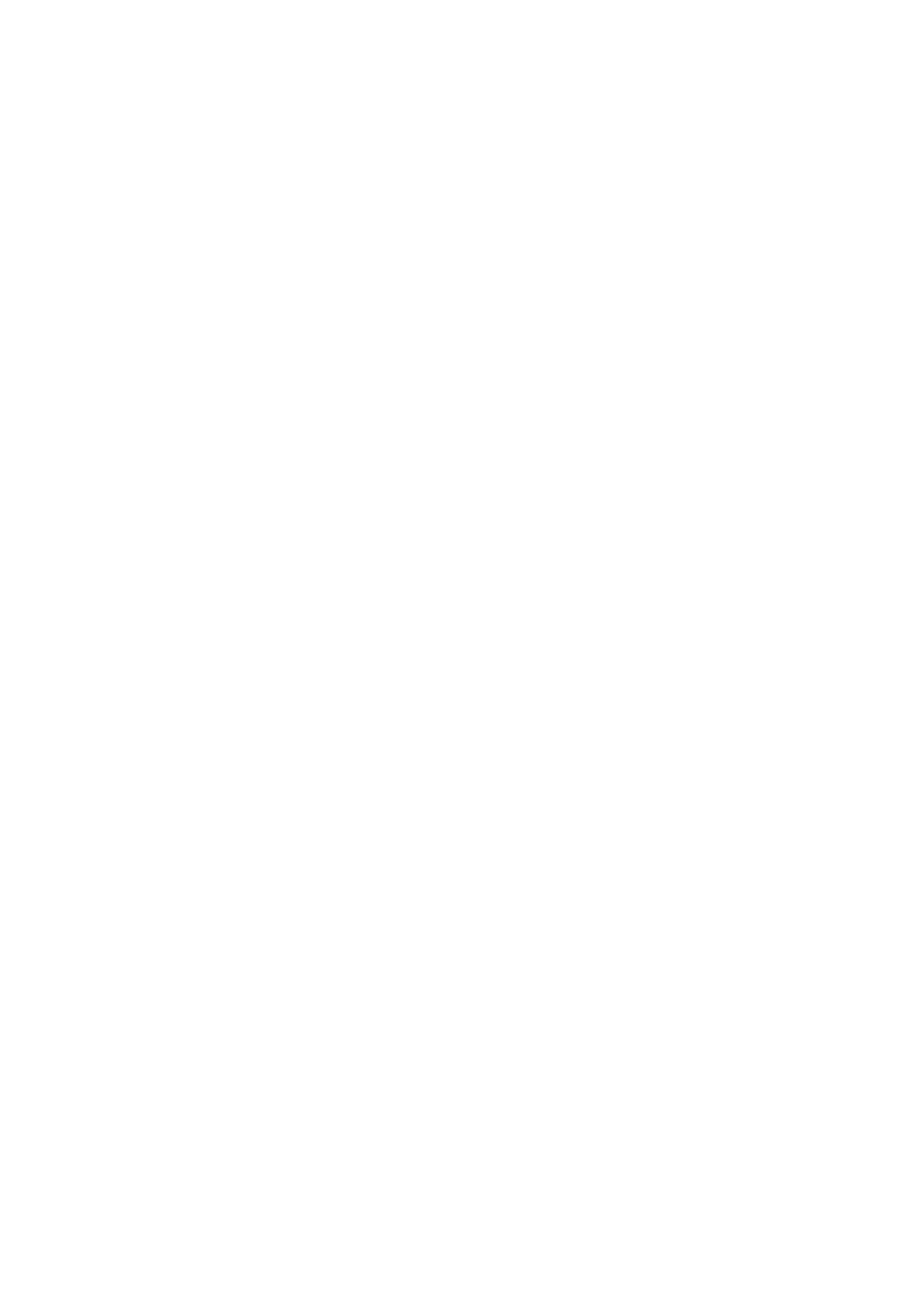*I certify that this PUBLIC BILL, which originated in the LEGISLATIVE COUNCIL, has finally passed the LEGISLATIVE COUNCIL and the LEGISLATIVE ASSEMBLY of NEW SOUTH WALES.*

*Legislative Council 2013* *Clerk of the Parliaments*



New South Wales

# **Powers of Attorney Amendment Bill 2013**

Act No , 2013

An Act to amend the *Powers of Attorney Act 2003* to make further provision with respect to powers of attorney; and for related purposes.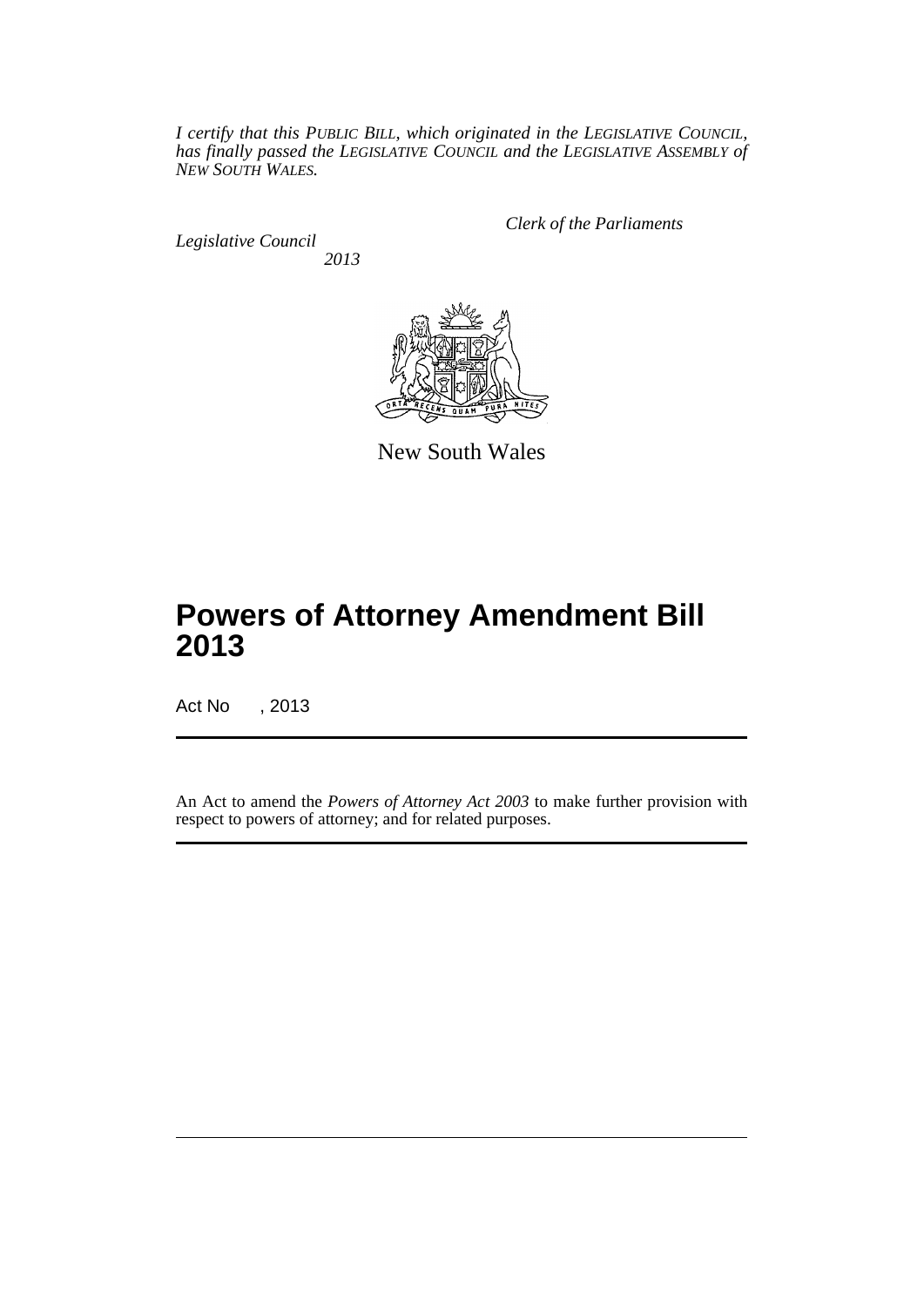Clause 1 Powers of Attorney Amendment Bill 2013

## <span id="page-3-0"></span>**The Legislature of New South Wales enacts:**

## **1 Name of Act**

This Act is the *Powers of Attorney Amendment Act 2013*.

## <span id="page-3-1"></span>**2 Commencement**

This Act commences on a day or days to be appointed by proclamation.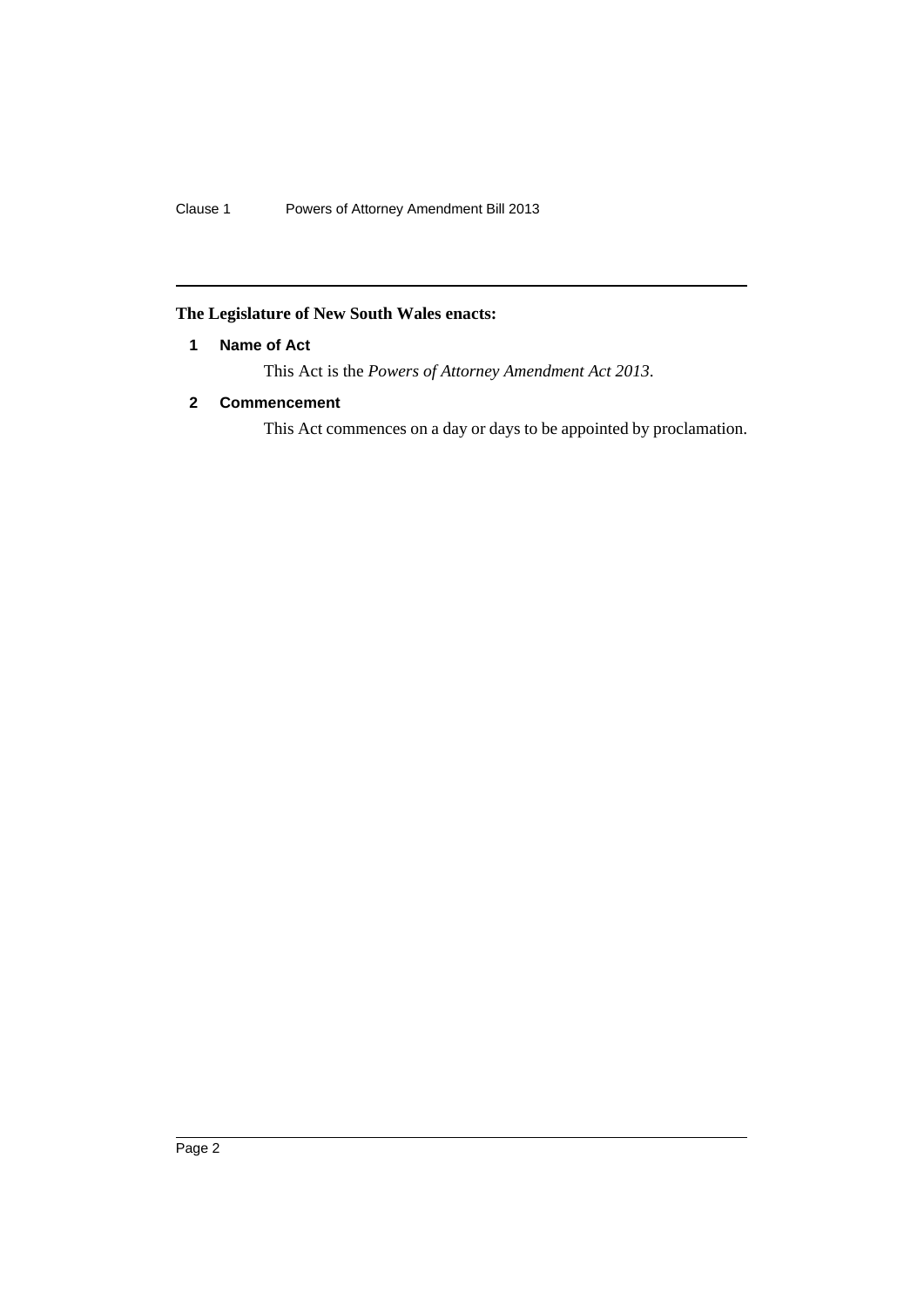Amendment of Powers of Attorney Act 2003 No 53 Schedule 1

# <span id="page-4-0"></span>**Schedule 1 Amendment of Powers of Attorney Act 2003 No 53**

## **[1] Section 3 Definitions**

Omit the definition of *prescribed form* from section 3 (1).

#### **[2] Section 3 (4)**

Omit "(other than in Schedule 2)".

## **[3] Section 8**

Omit the section. Insert instead:

## **8 Creation of prescribed power of attorney**

An instrument (whether or not under seal) that is in or to the effect of a form prescribed by the regulations for the purposes of this section and is duly executed creates a *prescribed power of attorney* for the purposes of this Act.

## **[4] Section 14 Regulations may amend Schedule 3**

Omit "Schedule 2 or 3 (or both)" from section 14 (1).

Insert instead "Schedule 3".

## **[5] Section 14 (2)**

Omit the subsection.

## **[6] Section 14A**

Insert after section 14:

#### **14A Effect of amendment of prescribed form or Schedule 3**

The amendment or repeal of a form prescribed under section 8, or a provision of Schedule 3 that prescribes an expression or specifies a kind of gift or benefit for the purposes of section 11  $(2)$ , 12  $(2)$  or 13  $(2)$ , does not:

- (a) confer any additional authority on an attorney under a power of attorney that was a prescribed power of attorney in force immediately before the day on which the amendment or repeal takes effect (an *existing authority*), or
- (b) remove any authority conferred on a principal by an existing authority, or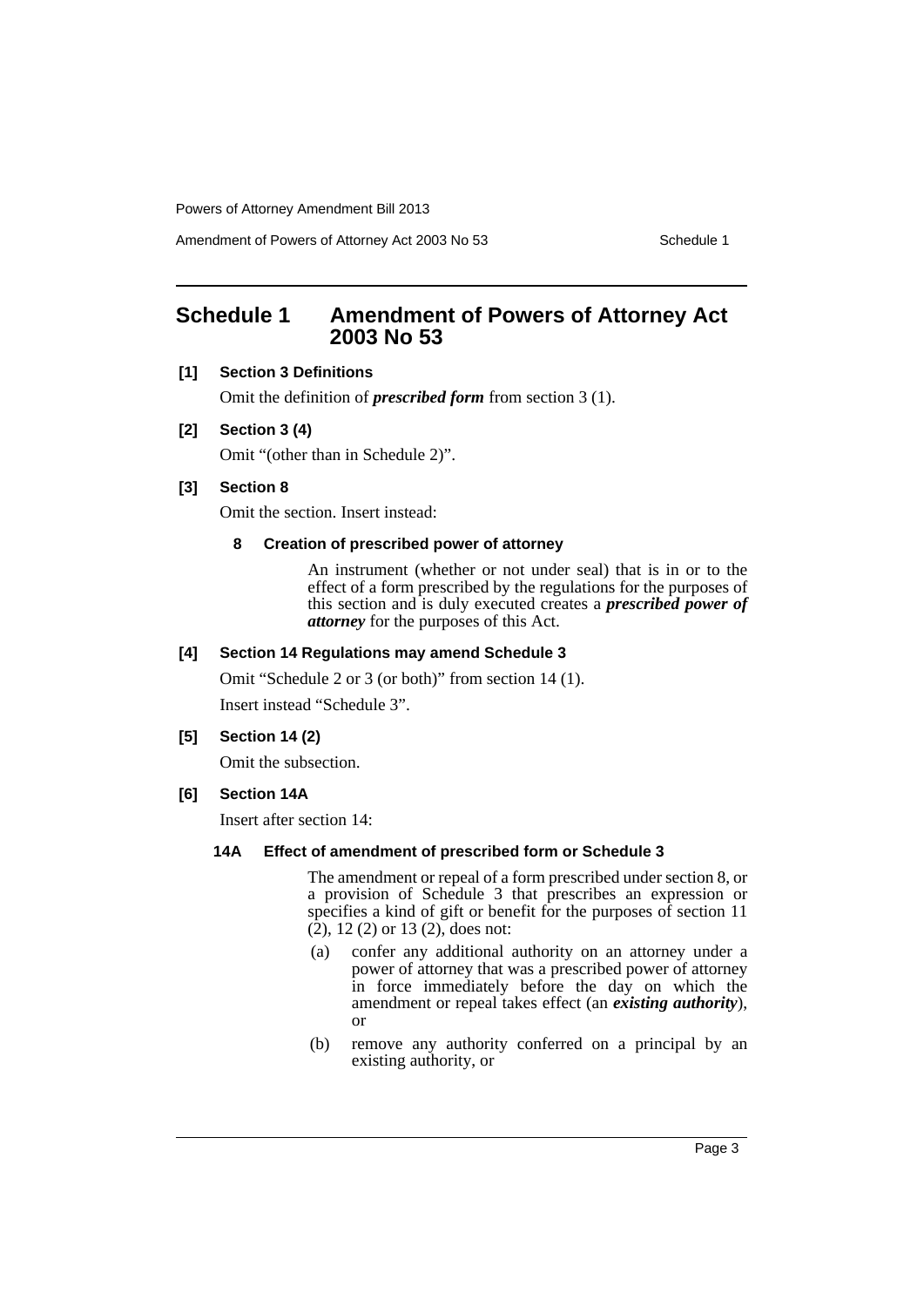Schedule 1 Amendment of Powers of Attorney Act 2003 No 53

(c) otherwise affect the continued operation of an existing authority.

#### **[7] Section 20 Enduring power of attorney does not confer authority until attorney accepts appointment**

Insert after section 20 (3):

(4) To avoid doubt, this section extends to substitute attorneys.

#### **[8] Section 33 Reviewable powers of attorney**

Insert "(including a revocation of an enduring power of attorney)" after "enduring power of attorney" in section 33 (2).

#### **[9] Section 33 (4)**

Insert "or revocation" after "making" wherever occurring.

## **[10] Section 34 Referral of application to different review tribunal**

Insert "or a revocation of an enduring power of attorney" after "enduring power of attorney" in section 34 (1).

#### **[11] Section 34 (2) (a)**

Insert "or revocation of enduring power of attorney" after "enduring power of attorney".

#### **[12] Section 35 Who are interested persons and parties in relation to applications**

Insert "(including an attorney whose appointment has been purportedly revoked)" after "an attorney" in section  $35(1)(a)$ .

## **[13] Sections 36 (1) and (2) and 37 (1) and (3)**

Insert ", revocation" after "making" wherever occurring.

#### **[14] Section 36 Interested persons may apply for review**

Insert after section 36 (3):

#### (3A) **Orders relating to revocation of power of attorney**

A review tribunal may make either or both of the following orders with respect to the revocation of a power of attorney:

(a) an order declaring that the principal did or did not have mental capacity to revoke a power of attorney,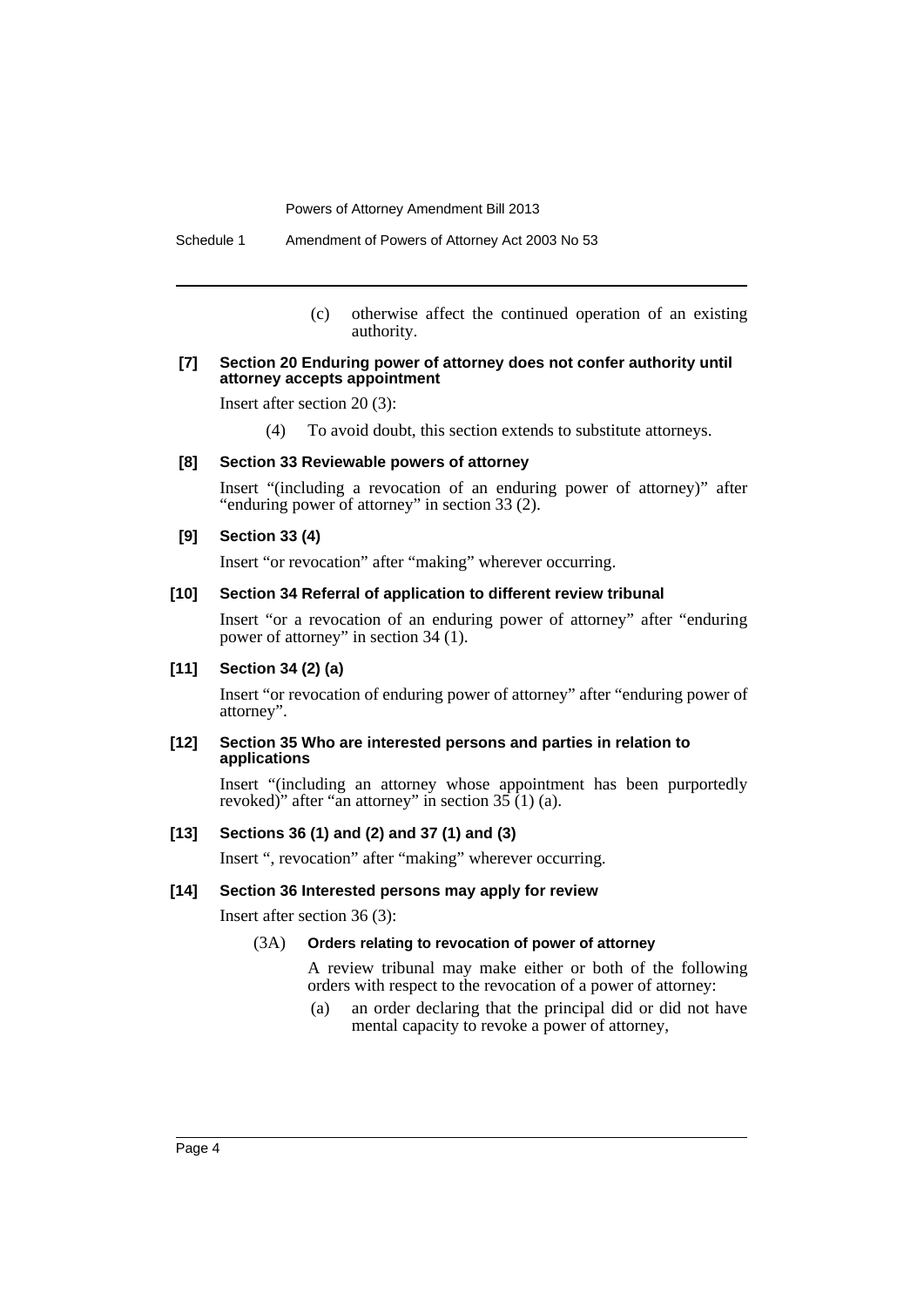Amendment of Powers of Attorney Act 2003 No 53 Schedule 1

- (b) an order declaring that the power of attorney remains valid (either in whole or in part) if the tribunal is satisfied:
	- (i) the principal did not have the capacity necessary to revoke it, or
	- (ii) the revocation is invalid for any other reason, for example, the principal was induced to make the revocation by dishonesty or undue influence.

#### **[15] Section 45A**

Insert after section 45:

## **45A Appointment of substitute attorneys**

- (1) A principal may appoint a person as a substitute attorney for a specified person who is appointed by the principal as an attorney (the *specified attorney*).
- (2) The appointment of a substitute attorney may be made by expressly including the appointment in the instrument creating the power of attorney.
- (3) The principal may appoint one or more substitute attorneys.
- (4) A substitute attorney may act as attorney under the power of attorney during a vacancy in the office of the specified attorney or a vacancy of a kind specified in the instrument creating the power of attorney.

#### **[16] Section 46 Effect of vacation of office of joint and several attorneys**

Insert after section 46 (1):

- (1A) However, such a power of attorney is not terminated if:
	- (a) the power of attorney provides otherwise, and
	- (b) at least one of the attorneys or a substitute attorney remains in office.

## **[17] Schedule 2 Form for prescribed power of attorney**

Omit the Schedule.

#### **[18] Schedule 5 Savings, transitional and other provisions**

Omit clause 1 (1). Insert instead:

(1) The regulations may contain provisions of a savings or transitional nature consequent on the enactment of this Act or any Act that amends this Act.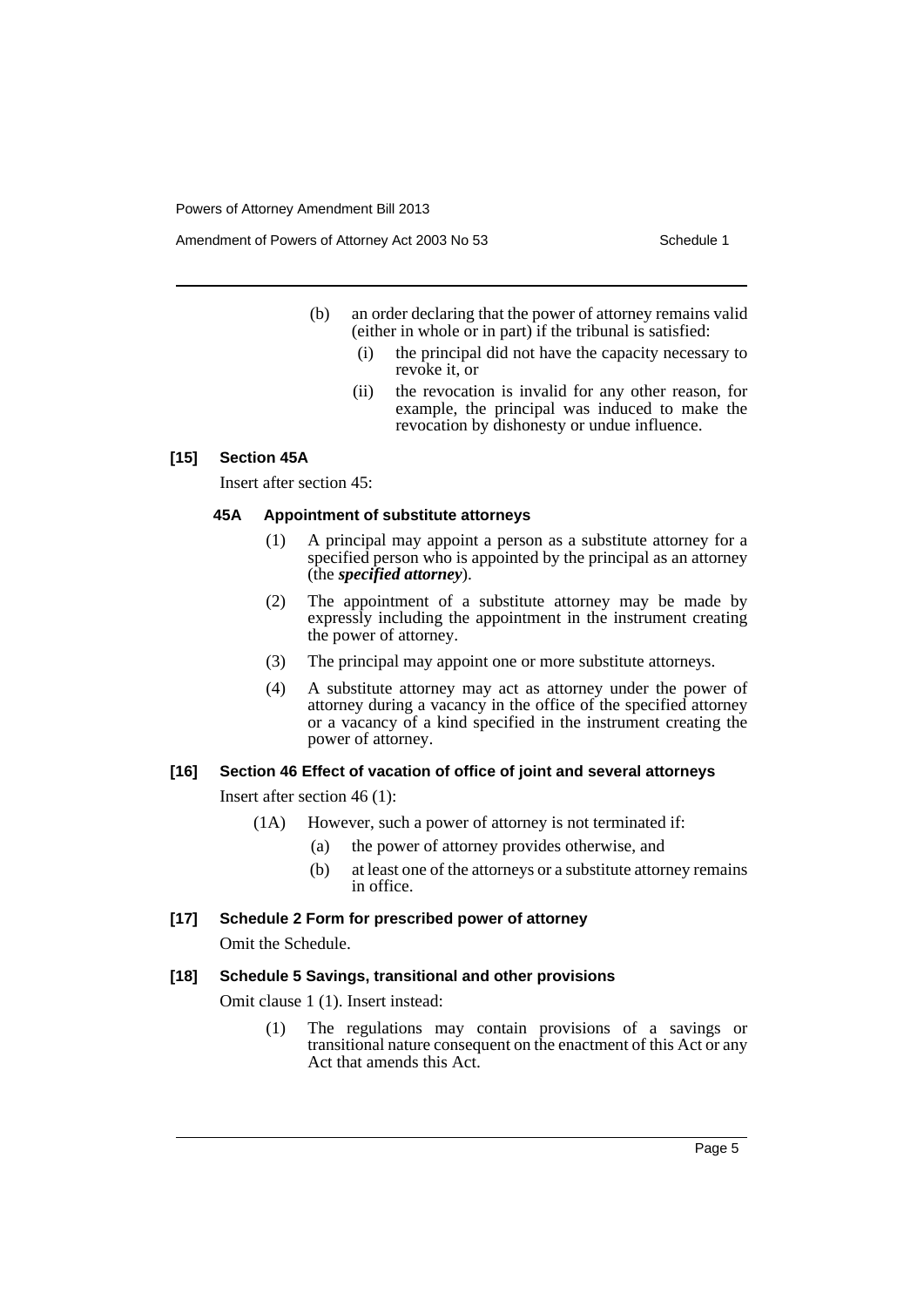Schedule 1 Amendment of Powers of Attorney Act 2003 No 53

## **[19] Schedule 5, Part 4**

Insert after clause 4:

## **Part 4 Provisions consequent on Powers of Attorney Amendment Act 2013**

### **5 Definition**

In this Part, the *amending Act* means the *Powers of Attorney Amendment Act 2013*.

#### **6 Replacement of prescribed form for prescribed power of attorney**

The substitution of section 8 and the repeal of Schedule 2 by the amending Act does not:

- (a) confer any additional authority on an attorney under a power of attorney that was a prescribed power of attorney in force immediately before the commencement of that substitution and repeal (an *existing authority*), or
- (b) remove any authority conferred on a principal by an existing authority, or
- (c) otherwise affect the continued operation of an existing authority.

#### **7 Review of revocations of existing powers of attorney by Guardianship Tribunal**

The amendments made by Schedule 1 [8]–[14] to the amending Act extend to the review of revocations of powers of attorney created by an instrument executed before the commencement of those amendments.

#### **8 Authority of substitute attorneys under enduring powers of attorney**

Section 20 (4) extends to any enduring power of attorney created by an instrument executed before the insertion of that subsection.

#### **9 Existing appointments of substitute attorneys**

The insertion of section 45A by the amending Act does not affect the validity of any appointment of a substitute attorney made before the insertion of that section.